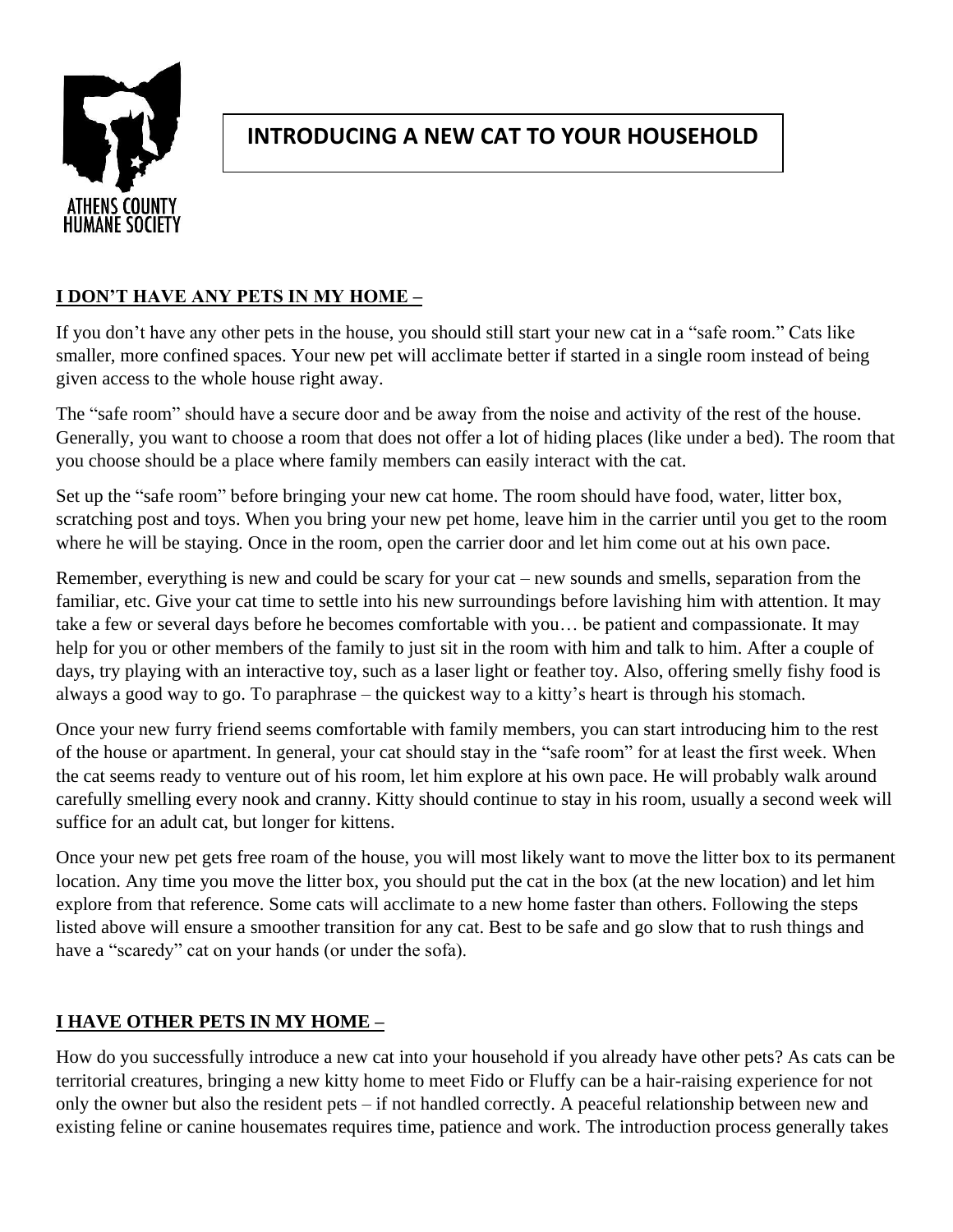a few weeks before the pets are all cohabitating peacefully. At times, though, it can take several weeks. The trick is to do it slowly and cautiously… and follow the guidelines below.

- **Isolate the new cat in a separate "safe room."** That is a room closed off from other pets (make sure the door is securely shut and doesn't open easily). This smaller, confined area will help the new cat to feel safe and adjust more quickly to his new home. Provide a litter box, scratching post, toys, food, and water in the new cats' room. This separation will also give your current pets time to get used to the new cats smell and the idea of having a new occupant in the house. During the first week, the only interaction the new cat and resident cats should have is playing "paws under the door."
- **Remember cats like routine not change**. Your resident cats' behavior may initially change when you first bring the new cat home. Most common is hissing, growling, hiding or fighting among resident pets. Your current cats might even act differently towards you by displaying aggression or ignoring you all together. With your new cat in his "safe room," the new and resident cats will all have the opportunity to become familiar with each other's scents while safely separated by a door. As they begin to acclimate to each other, the cats will feel less threatened and, with time, the negative behavior should dissipate.
- **Always introduce a new cat to the resident cats before introducing him to the resident dogs**. In most cases, the cat to cat introductions will be more harried, with the cat to dog introductions being somewhat easier.

#### **INTRODUCING CATS**

- **The new cat and resident cats should have no face to face interaction for the first week**. This will allow the new cat time to get comfortable with his new environment and family. The stress of a new environment can cause a cat to show signs of an upper respiratory infection (watch for sneezing, eye and nose discharge) or diarrhea. Watch to make sure that the new cat is eating well, drinking and using the litter box. In almost every case, a cat that does not use its litter box is suffering from a medical condition. Any instance of inappropriate elimination (outside of the litter box) should be followed up with a visit to the vet.
- **After keeping the new cat in a room of his own for the first week, start introducing the smells of each cat to the other**. You can do this by brushing all the cats with the same brush to get their scents on each other. Also, try feeding them each a special treat on either side of the door. Doing so will help each cat to associate the smell of the other cat with the positive experience of eating the treat (usually wet food works best). You may want to have your residence cats go into the new cat's room (and vice versa) when he is not there to help them get acclimated to his scent.
- **After introducing smells for a few days, when you are ready for the first face to face introduction**, put the new cat in his carrier and let the residence cats come in to the "safe room." This will give you an opportunity to observe the interaction among the cats while the new cat is protected in his carrier.
- **Usually with this initial meeting there will be some hissing and/or posturing**. If the interaction seems as though it could lead to aggression, you will need to do this controlled introduction using the carrier a few more times before removing the barriers and allowing the cats to meet face to face. If the cats all appear to be curious or simply wary with no outward signs of aggression, then you can open the carrier door and let the new cat walk out into the territory of the resident cats. Do not rush this process. It is very important to the long-term harmony of their relationship that the introduction process proceed at a pace comfortable for each of the cats.
- **Monitor all interactions closely during the first weeks**. Do not leave the cats alone, unsupervised, until you are comfortable there will not be aggressive behavior displayed by any of the cats.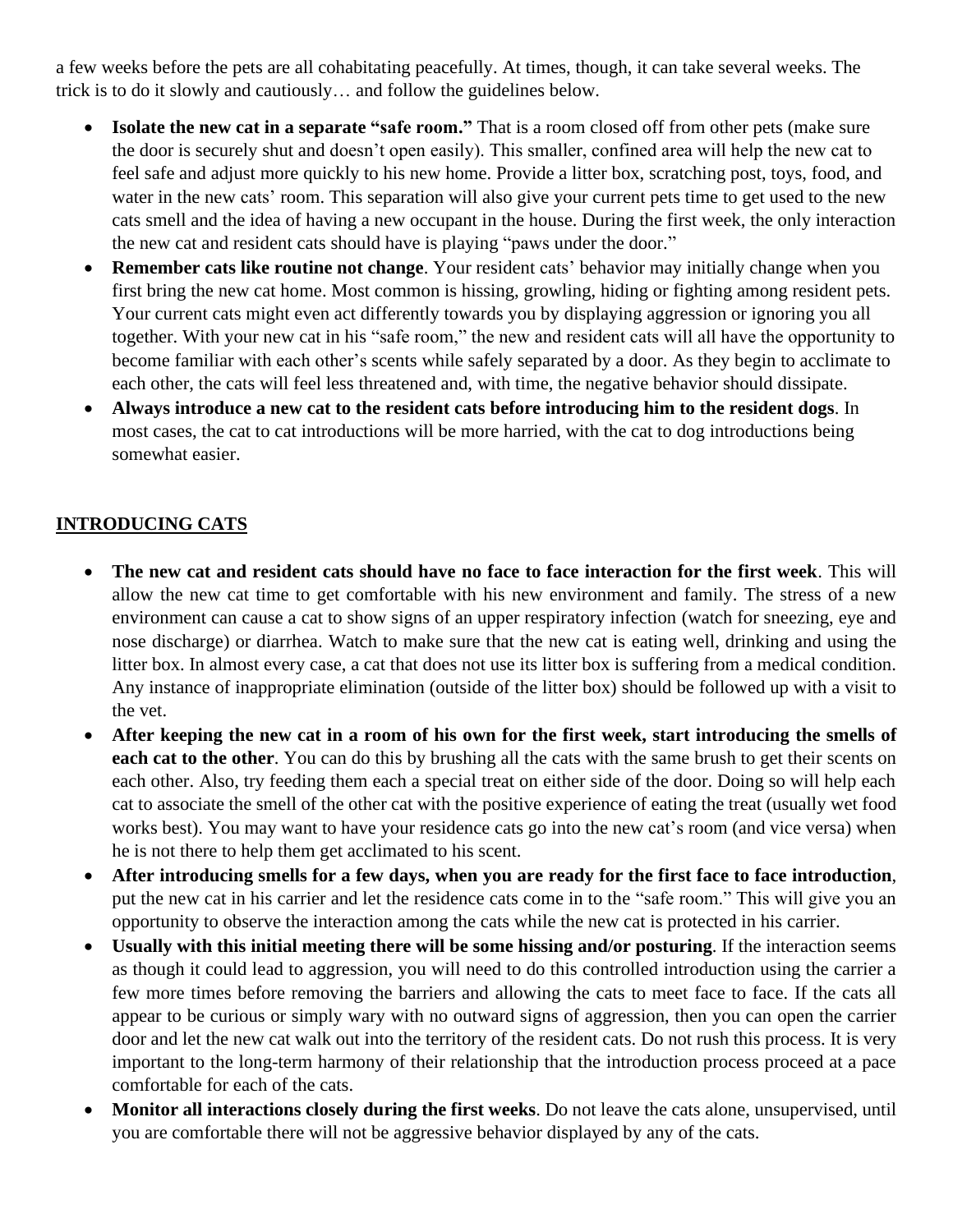• **If interaction among the cats deteriorates instead of improving,** return the new cat to his "safe room." At this point you will need to start the introduction process again, this time, taking more time at each stage.

#### **INTRODUCING A CAT AND DOG –**

- When you bring a new cat into your house, you need to **set up a "safe room"** where the cat can stay for at least the first week. The room chosen must have a door and should be in a quiet part of the house. You will need to provide access to food, water, litter box, and scratching post at all times (see first bullet point above for more details). If you have cats as well as dogs in your home, the cats should have already been successfully introduced to the newcomer before initiating introduction of the new cat to your dogs.
- There should be **no face-to-face interactions** between the new cat and resident dog for the first week. Bring the cat into the house in his carrier and take him directly to his "safe room."
- **Don't introduce the cat to any other pets until he has settled in** and seems to be comfortable with the human members of the household. This comfort will be evidenced by the cat becoming interactive with you when you enter his "safe room." Many cats will initially hide for a couple of days when brought to a new home, but will soon become comfortable if given time and space.
- **When your new cat seems to be comfortable with you,** it is time to start the introductions with your dog. During these introductions, the dog should always be crated or on leash, allowing the cat to approach the dog on his own terms. This may well be the first time that the cat is outside of his "safe room." Allow him to explore at his own pace and approach the dog if he is comfortable doing so. All introductions should be supervised and conducted during quiet times of the day.
- **Carefully watch the first contact between cat and dog.** Let them sniff each other. Be ready with a towel or squirt gun in case of any aggressive behavior. The situation should be fairly well controlled, though, because the dog will be confined in his crate or on a leash. If either animal displays aggressive or fearful behavior, separate them immediately. Try again later (possibly the next day) after things have calmed down.
- If the initial meeting goes well, you will still want to **repeat the encounter several times** under controlled circumstances before letting the animals roam freely in the house or leaving them together unsupervised.
- If your new cat is a small kitten, **take special precautions whenever the cat and dog are together.** A large dog may not intend to harm a kitten, he simply may not know his own strength or understand the fragility of a young kitten.
- Be sensitive to the fact that **some dog breeds are naturally not good at cohabitating with cats** certain breeds may instinctually be driven to chase or act aggressively toward a cat. You will need to evaluate your pet's personality and determine if he is an exception to the general rule for his breed. Take extra time and care when introducing the two animals—always under close supervision. Be aware that your dog may behave better when you are present, so allow ample time for supervised interactions before letting them to be alone together.